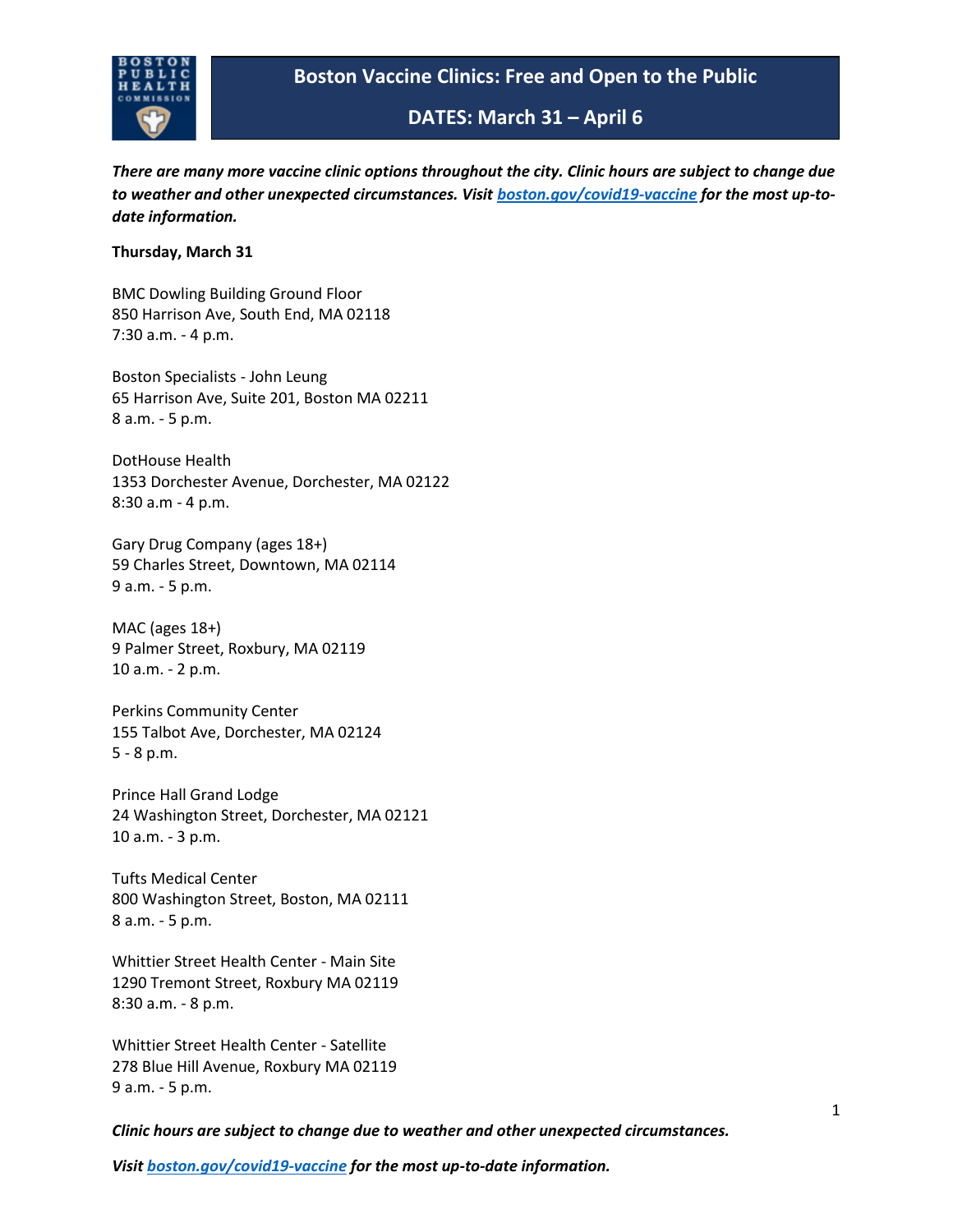

#### **Friday, April 1**

BMC Dowling Building Ground Floor 850 Harrison Ave, South End, MA 02118 7:30 a.m. - 4 p.m.

Boston Specialists - John Leung 65 Harrison Ave, Suite 201, Boston MA 02211 8 a.m. - 5 p.m.

DotHouse Health 1353 Dorchester Avenue, Dorchester, MA 02122 8:30 a.m - 4 p.m.

Hyde Park YMCA 1137 River Street, Hyde Park, MA 02136 8 - 11 a.m.

Immigrant Family Services Institute 1626 Blue Hill Ave, Mattapan, MA 02126 9:30 a.m. - 2:30 p.m. and 3 - 7 p.m.

Prince Hall Grand Lodge 24 Washington Street, Dorchester, MA 02121 10 a.m. - 3 p.m.

Tufts Medical Center 800 Washington Street, Boston, MA 02111 8 a.m. - 5 p.m.

Whittier Street Health Center - Main Site 1290 Tremont Street, Roxbury MA 02119 8:30 a.m. - 8 p.m.

Whittier Street Health Center - Satellite 278 Blue Hill Avenue, Roxbury MA 02119 9 a.m. - 5 p.m.

#### **Saturday, April 2**

Boston Specialists - John Leung 65 Harrison Ave, Suite 201, Boston MA 02211 8 a.m. - 12 p.m.

*Clinic hours are subject to change due to weather and other unexpected circumstances.*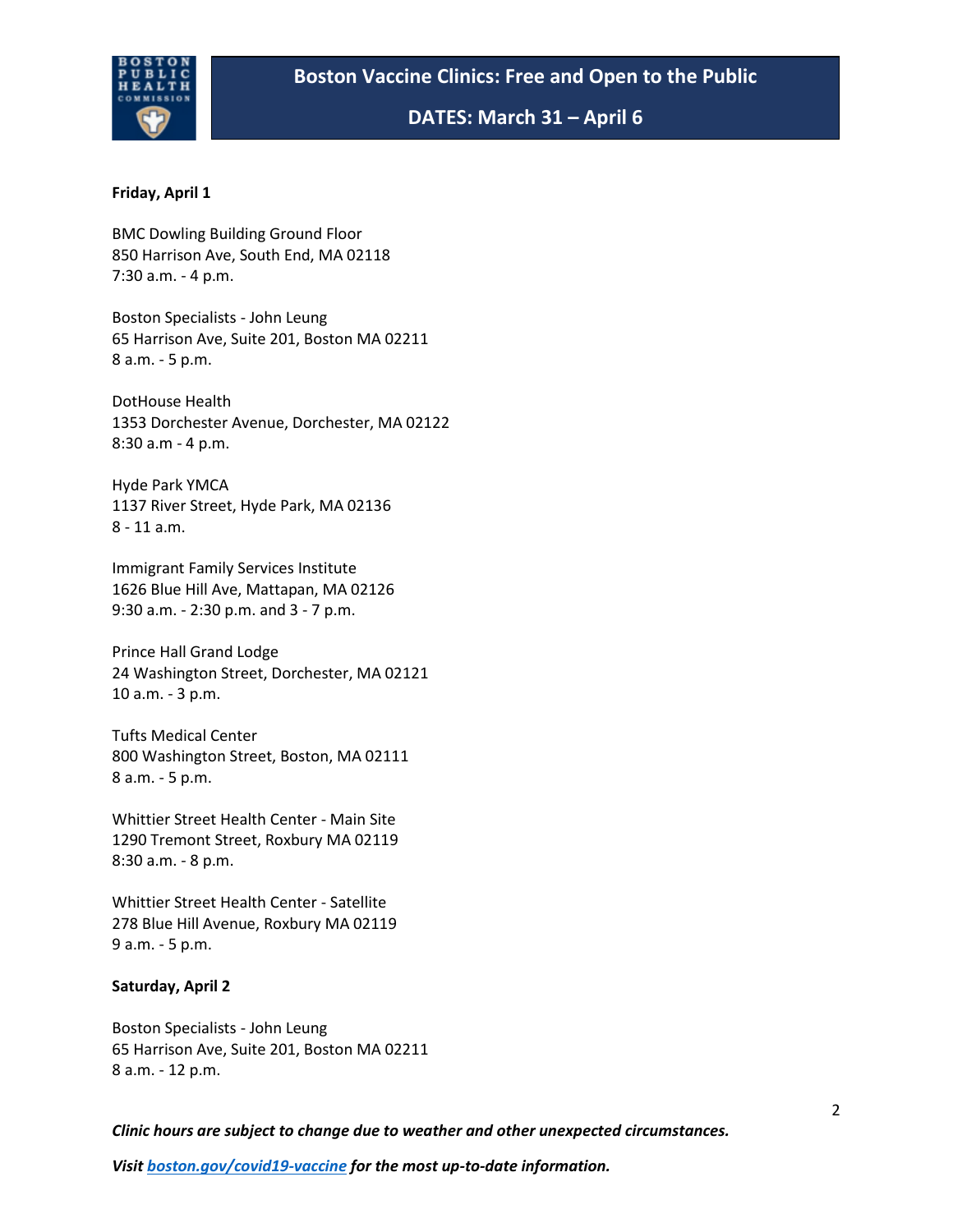# **Boston Vaccine Clinics: Free and Open to the Public**



**DATES: March 31 – April 6**

DotHouse Health 1353 Dorchester Avenue, Dorchester, MA 02122 8:30 a.m – 2 p.m.

Gary Drug Company (ages 18+) 59 Charles Street, Downtown, MA 02114 9 a.m. - 5 p.m.

Prince Hall Grand Lodge 24 Washington Street, Dorchester, MA 02121 10 a.m. - 3 p.m.

Whittier Street Health Center - Main Site 1290 Tremont Street, Roxbury MA 02119 9 a.m. - 5 p.m.

### **Sunday, April 3**

• **NONE**

### **Monday, April 4**

BMC Dowling Building Ground Floor 850 Harrison Ave, South End, MA 02118 7:30 a.m. - 4 p.m.

Boston Children's Chorus 20 Old Colony Avenue, Boston MA 02127 4 - 7 p.m.

Boston Specialists - John Leung 65 Harrison Ave, Suite 201, Boston MA 02211 8 a.m. - 12 p.m.

DotHouse Health 1353 Dorchester Avenue, Dorchester, MA 02122 8:30 a.m - 4 p.m.

Gallivan Community Center 61 Woodruff Way, Mattapan, MA 02126 2 - 5 p.m.

*Clinic hours are subject to change due to weather and other unexpected circumstances.*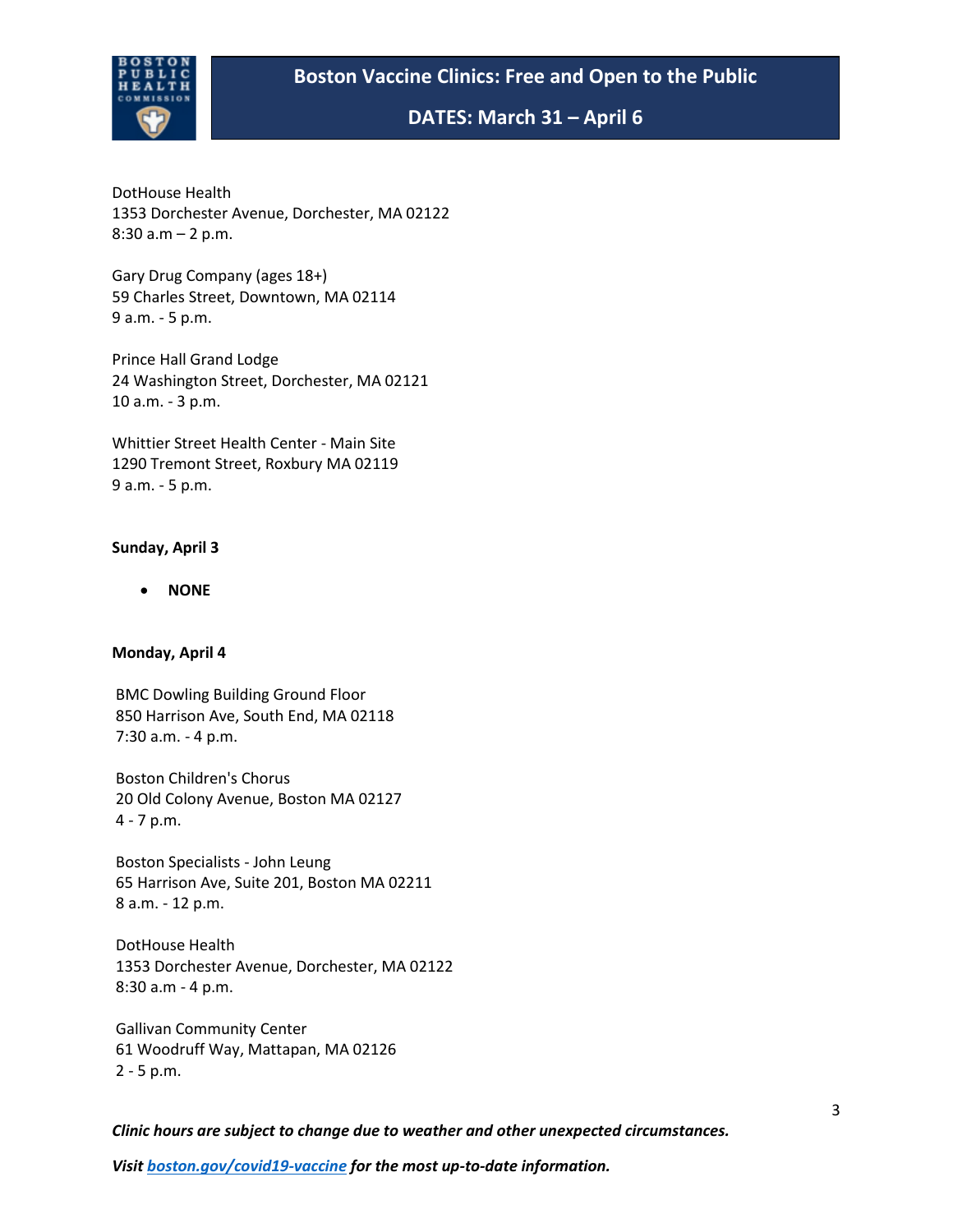

Gary Drug Company (ages 18+) 59 Charles Street, Downtown, MA 02114 9 a.m. - 5 p.m.

Prince Hall Grand Lodge 24 Washington Street, Dorchester, MA 02121 10 a.m. - 3 p.m.

Tufts Medical Center 800 Washington Street, Boston, MA 02111 8 a.m. - 5 p.m. 

Whittier Street Health Center - Main Site 1290 Tremont Street, Roxbury MA 02119 8:30 a.m. - 8 p.m.

Whittier Street Health Center - Satellite  278 Blue Hill Avenue, Roxbury MA 02119 9 a.m. - 5 p.m.

### **Tuesday, April 5**

BMC Dowling Building Ground Floor 850 Harrison Ave, South End, MA 02118 7:30 a.m. - 4 p.m.

Boston Specialists - John Leung 65 Harrison Ave, Suite 201, Boston MA 02211 8 a.m. - 5 p.m.

DotHouse Health 1353 Dorchester Avenue, Dorchester, MA 02122 8:30 a.m - 4 p.m.

Gary Drug Company (ages 18+) 59 Charles Street, Downtown, MA 02114 9 a.m. - 5 p.m.

MAC (ages 18+) 9 Palmer Street, Roxbury, MA 02119 10 a.m. - 2 p.m.

Prince Hall Grand Lodge

*Clinic hours are subject to change due to weather and other unexpected circumstances.*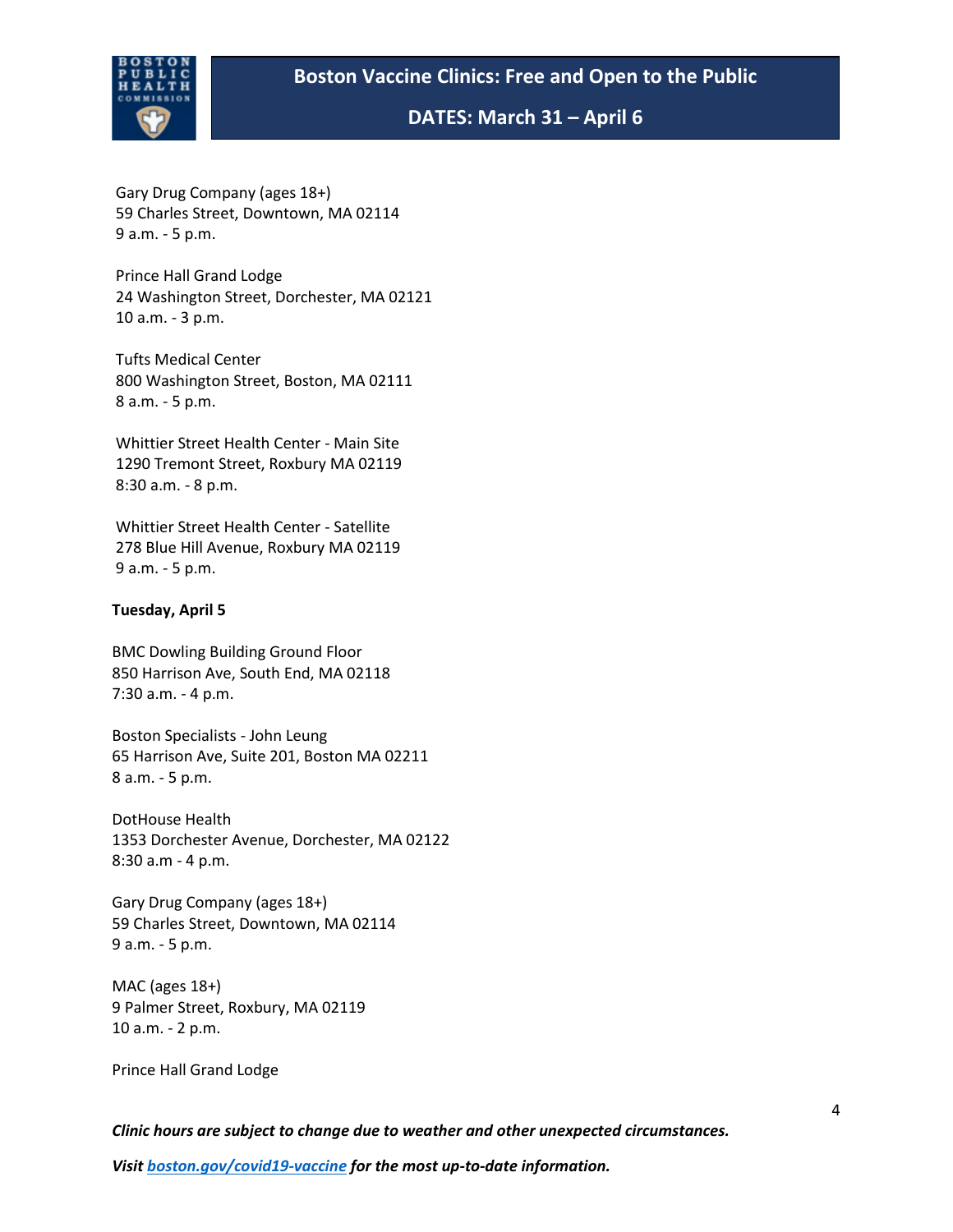

24 Washington Street, Dorchester, MA 02121 12 - 7 p.m.

Tufts Medical Center 800 Washington Street, Boston, MA 02111 8 a.m. - 5 p.m.

Whittier Street Health Center - Main Site 1290 Tremont Street, Roxbury MA 02119 8:30 a.m. - 8 p.m.

Whittier Street Health Center - Satellite 278 Blue Hill Avenue, Roxbury MA 02119 9 a.m. - 5 p.m.

### **Wednesday, April 6**

BMC Dowling Building Ground Floor 850 Harrison Ave, South End, MA 02118 7:30 a.m. - 4 p.m.

DotHouse Health 1353 Dorchester Avenue, Dorchester, MA 02122 11  $a.m - 6:30 p.m.$ 

Gary Drug Company (ages 18+) 59 Charles Street, Downtown, MA 02114 9 a.m. - 5 p.m.

Prince Hall Grand Lodge 24 Washington Street, Dorchester, MA 02121 10 a.m. - 3 p.m.

Tufts Medical Center 800 Washington Street, Boston, MA 02111 8 a.m. - 5 p.m.

Whittier Street Health Center - Main Site 1290 Tremont Street, Roxbury MA 02119 8:30 a.m. - 8 p.m.

Whittier Street Health Center - Satellite 278 Blue Hill Avenue, Roxbury MA 02119 9 a.m. - 5 p.m.

*Clinic hours are subject to change due to weather and other unexpected circumstances.*